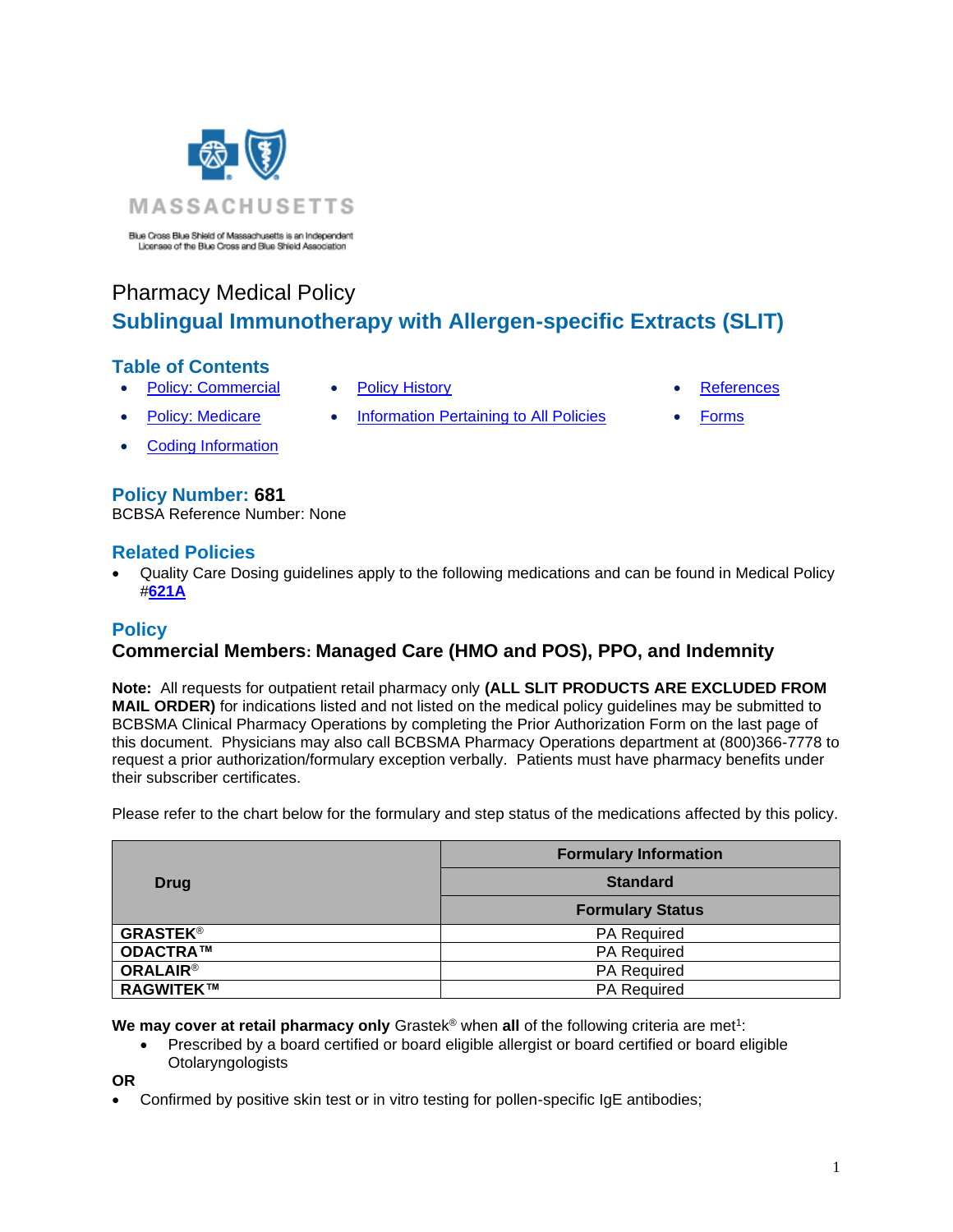### **AND**

• Grastek® is an allergen extract indicated as immunotherapy for the treatment of grass pollen-induced allergic rhinitis with or without conjunctivitis caused by Timothy grass or cross-reactive grass pollens;

### **AND**

• For use in persons 5 through 65 years of age.

\*Approvals for treatment when provided are limited to start the time period needed before the expected onset of the allergy-inducing pollen season and continued throughout the pollen season.

We may cover at retail pharmacy only **OdactraTM** when **all** of the following criteria are met:

• Prescribed by a board certified or board eligible allergist or board certified or board eligible **Otolaryngologists** 

#### **OR**

• Confirmed by positive skin test or in vitro testing for pollen-specific IgE antibodies;

#### **AND**

• **OdactraTM** is an allergen extract indicated as immunotherapy for treatment of house dust mite (HDM) induced allergic rhinitis, with or without conjunctivitis;

#### **AND**

• For use in persons 18 through 65 years of age.

\*Approvals for treatment when provided are limited to start the time period needed before the expected onset of the allergy-inducing pollen season and continued throughout the pollen season.

#### **We may cover at retail pharmacy only** Oralair® when **all** of the following criteria are met<sup>1</sup>:

• Prescribed by a board certified or board eligible allergist or board certified or board eligible **Otolaryngologists** 

#### **OR**

- Confirmed by positive skin test or in vitro testing for pollen-specific IgE antibodies;
- **AND**
- Oralair® is an allergen extract indicated as immunotherapy for the treatment of grass pollen-induced allergic rhinitis with or without conjunctivitis;

#### **AND**

• For use in persons 10 through 65 years of age.

\*Approvals for treatment when provided are limited to start the time period needed before the expected onset of the allergy-inducing pollen season and continued throughout the pollen season.

#### **We may cover at retail pharmacy only** Ragwitek™ when **all** of the following criteria are met<sup>1</sup>:

• Prescribed by a board certified or board eligible allergist or board certified or board eligible **Otolaryngologists** 

#### **OR**

• Confirmed by positive skin test or in vitro testing for pollen-specific IgE antibodies;

#### **AND**

Ragwitek™ is an allergen extract indicated as immunotherapy for treatment of short ragweed polleninduced allergic rhinitis, with or without conjunctivitis;

#### **AND**

• For use in persons five (5) through 65 years of age.

\*Approvals for treatment when provided are limited to start the time period needed before the expected onset of the allergy-inducing pollen season and continued throughout the pollen season.

\*\*Requests based exclusively on the use of samples will not meet coverage criteria for exception. Additional clinical information demonstrating medical necessity of the desired medication must be submitted by the requesting prescriber for review.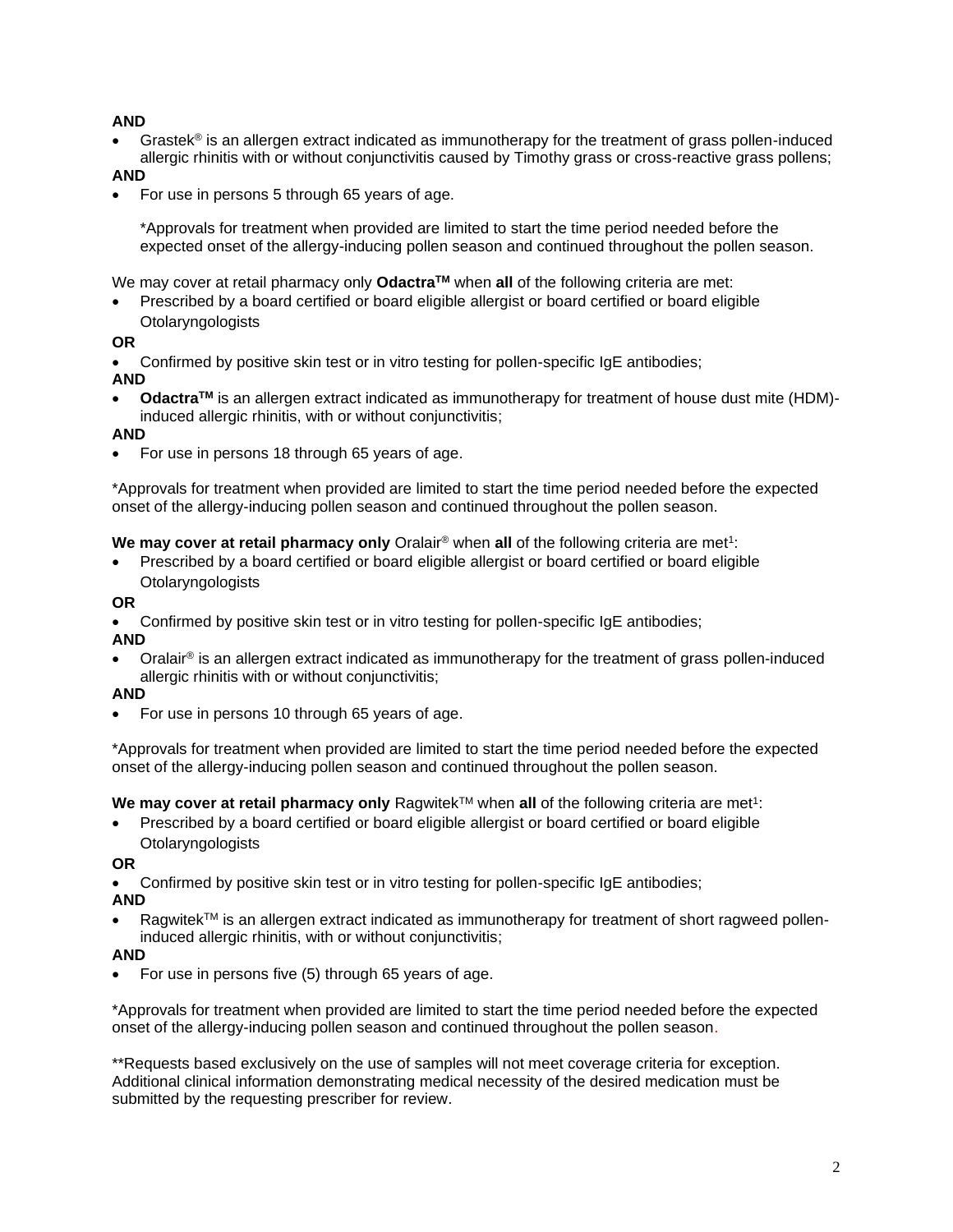<span id="page-2-3"></span>We do not cover the above drugs for other conditions not listed above.

## **CPT Codes / HCPCS Codes / ICD Codes**

*The following codes are included below for informational purposes. Inclusion or exclusion of a code does not constitute or imply member coverage or provider reimbursement. Please refer to the member's contract benefits in effect at the time of service to determine coverage or non-coverage as it applies to an individual member.*

*Providers should report all services using the most up-to-date industry-standard procedure, revenue, and diagnosis codes, including modifiers where applicable.*

#### **CPT Codes**

There is no specific CPT code for this service.

#### <span id="page-2-2"></span>**Individual Consideration**

All our medical policies are written for the majority of people with a given condition. Each policy is based on medical science. For many of our medical policies, each individual's unique clinical circumstances may be considered in light of current scientific literature. Physicians may send relevant clinical information for individual patients for consideration to:

Blue Cross Blue Shield of Massachusetts Pharmacy Operations Department 25 Technology Place Hingham, MA 02043 Tel: 1-800-366-7778 Fax: 1-800-583-6289

### <span id="page-2-0"></span>**Prior Authorization Information**

#### **Outpatient**

For services described in this policy, see below for products where prior authorization **IS REQUIRED** if the procedure is performed **outpatient**.

|                                              | <b>Outpatient</b>                |
|----------------------------------------------|----------------------------------|
| <b>Commercial Managed Care (HMO and POS)</b> | Prior authorization is required. |
| <b>Commercial PPO and Indemnity</b>          | Prior authorization is required. |

### **Policy History**

| Date    | <b>Action</b>                                                  |
|---------|----------------------------------------------------------------|
| 7/2021  | Updated to increase Ragwitek's age indication with FDA update. |
| 4/2020  | Clarified prescribing specialists for all SLITs.               |
| 3/2018  | Updated to include Odactra™                                    |
| 6/2017  | Updated address for Pharmacy Operations.                       |
| 4/2017  | Added criteria for Otolaryngologists.                          |
| 8/2015  | Updated approved ages for Oralair®                             |
| 10/2014 | Implemented New policy.                                        |

### <span id="page-2-1"></span>**References**

- 1. GRASTEK® [package insert]. Whitehouse Station, NJ: Merck & CO., Inc.: 2014.
- 2. ORALAIR® [package insert]. St-Laurent,Quebec: Paladin Labs., Inc.: 2014.
- 3. RAGWITEKTM [package insert]. Whitehouse Station, NJ: Merck & CO., Inc.: 2014.